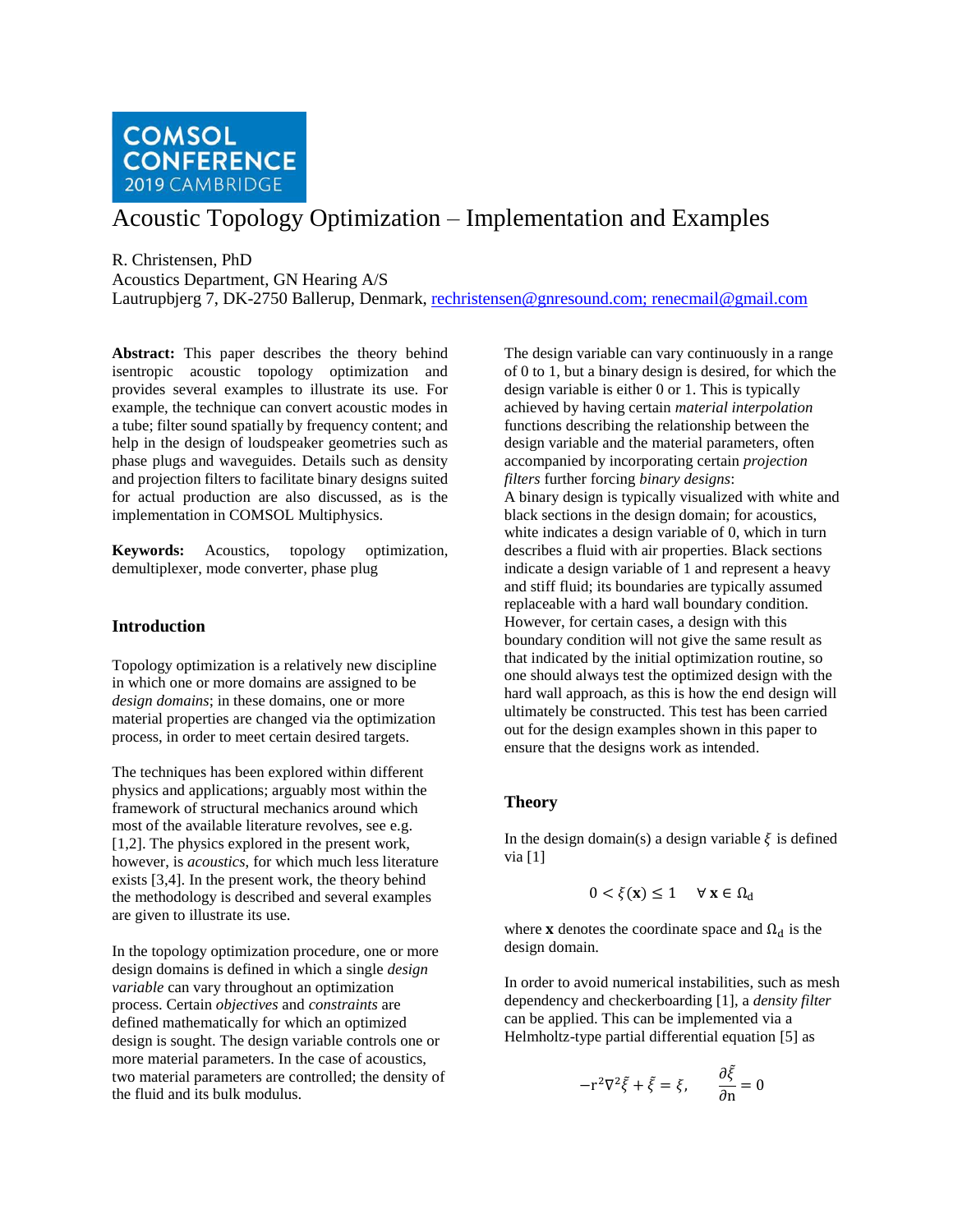with a resulting filtered design variable  $\tilde{\xi}$ . The filter radius r is adjusted to fit with e.g. two mesh element side lengths, depending on the problem at hand.

As a means of forcing binary (black and white exclusively) designs without grey areas, it can be advantageous to apply a so-called *projection filter*, for which the design variable, or the density filter variable if one such filter is applied, is projected onto a new design variable axis in order to ensure that grey designs go towards either black or white. This is mathematically defined as [\[6\]](#page-6-4)

$$
\bar{\xi} = \bar{\xi}(\tilde{\xi}(\xi)) = \frac{\tanh(\beta\eta) + \tanh(\beta(\tilde{\xi} - \eta))}{\tanh(\beta\eta) + \tanh(\beta(1 - \eta))}
$$

for the projection filtered (and here assuming also density filtered) design variable  $\bar{\xi}$ . The parameters  $\beta$ and  $\eta$  determine the projection filter characteristics.

A *continuation scheme* was applied for some of the examples shown later for which the  $\beta$ -value was ramped up in steps during the optimization process [\[6\]](#page-6-4). A continuation scheme for the density filter radius has also been suggested [\[7\]](#page-6-5) but was not found necessary for the examples shown in this work. Also, *sensitivity filtering* [\[8\]](#page-6-6) was not considered here.

It is assumed that the acoustic process is isentropic, i.e. no losses are included the optimization, at least in the design domain. In this case, the complex harmonic pressure p is found via the Helmholtz equation based on the projected design variable as

$$
\nabla \cdot \left(\frac{1}{\rho(\bar{\xi})} \nabla p\right) + \frac{\omega^2}{K(\bar{\xi})} p = 0.
$$

with the density  $\rho$ , the bulk modules K, and an angular frequency of ω. The material values for the acoustic medium in the design domain are modified according to the value of the design variable using an interpolation scheme such as the Solid Isotropic Material with Penalization (SIMP) scheme. Here, intermediate values of the design variable are *penalized* so that they seek towards being closer to 0 or closer to 1 as the optimization is carried out, in order to have less grey in the design domain. A SIMP scheme is mathematically described as [\[1\]](#page-6-0)

$$
\rho(\bar{\xi}) = \rho_0 + \bar{\xi}^P(\rho_s - \rho_0)
$$

where  $\rho(\bar{\xi})$  is the density as a function of the design variable,  $\rho_0$  is the density for air,  $\rho_s$  is a density value for a very dense fluid, and P is a penalization

constant; the higher the value, the higher the penalization.

For a (possible density and projection filtered) design variable value of 0, the density  $\rho(\bar{\xi})$  equals the standard  $\rho_0 = 1.2 \text{ kg/m}^3$  for air, whereas a design variable of 1 relates to a very dense fluid; e.g. with  $\rho_s$ set to  $1,000 \text{ kg/m}^3$ .

Intermediate values are penalized since they have very similar resulting material values as a design variable value of 0 (=air) yet take up a substantial amount of the available integrated design variable, and so in order to comply with the volume ratio constraint the solver seeks away from such intermediate values.

An equivalent scheme with appropriate values is defined for the bulk modulus K of the fluid in the design domain, ensuring a very stiff medium for a design variable of value 1 (=solid). For certain problems, alternative interpolation schemes are advantageous, such as e.g. the Rational Approximation of Material Properties (RAMP) scheme [\[9\]](#page-6-7), which was used for several of the examples here.

A critical part of the optimization process is defining proper objective functions for which a solution is sought. This will often be an iterative process, as the resulting design often reveals inadequacies of the objection function/functions, and so it/they must be refined or reformulated. Oftentimes an extra objective function is needed with a weight to scale it to the original objective function, to avoid trivial solutions, such as closing off an input entirely in order to minimize the output. A mathematical formulation of the acoustic optimization problem can typically be written as a minimization problem as

$$
\min_{\bar{\xi}} \Phi\left(p\left(\bar{\xi}(\xi)\right), \xi\right)
$$
\nsubject to:  $c_i\left(p\left(\bar{\xi}(\xi)\right), \bar{\xi}\right) \le 0, \quad i \in \{1, 2, \dots\}$ 

where  $\Phi$  is an objective function, and p is the complex acoustic pressure in the design domain. Several constraints  $c_i$  limit the design space. A typical constraint is a volume fraction constraint, which limits how much of the design domain can be assigned a design variable of 1, indicating a structural domain. Such a constraint is sometimes included, even if not physically needed, for improved numerical convergence, but oftentimes one is of course limited in how much of the domain can be taken up by a rigid structure. The volume fraction constraint is defined via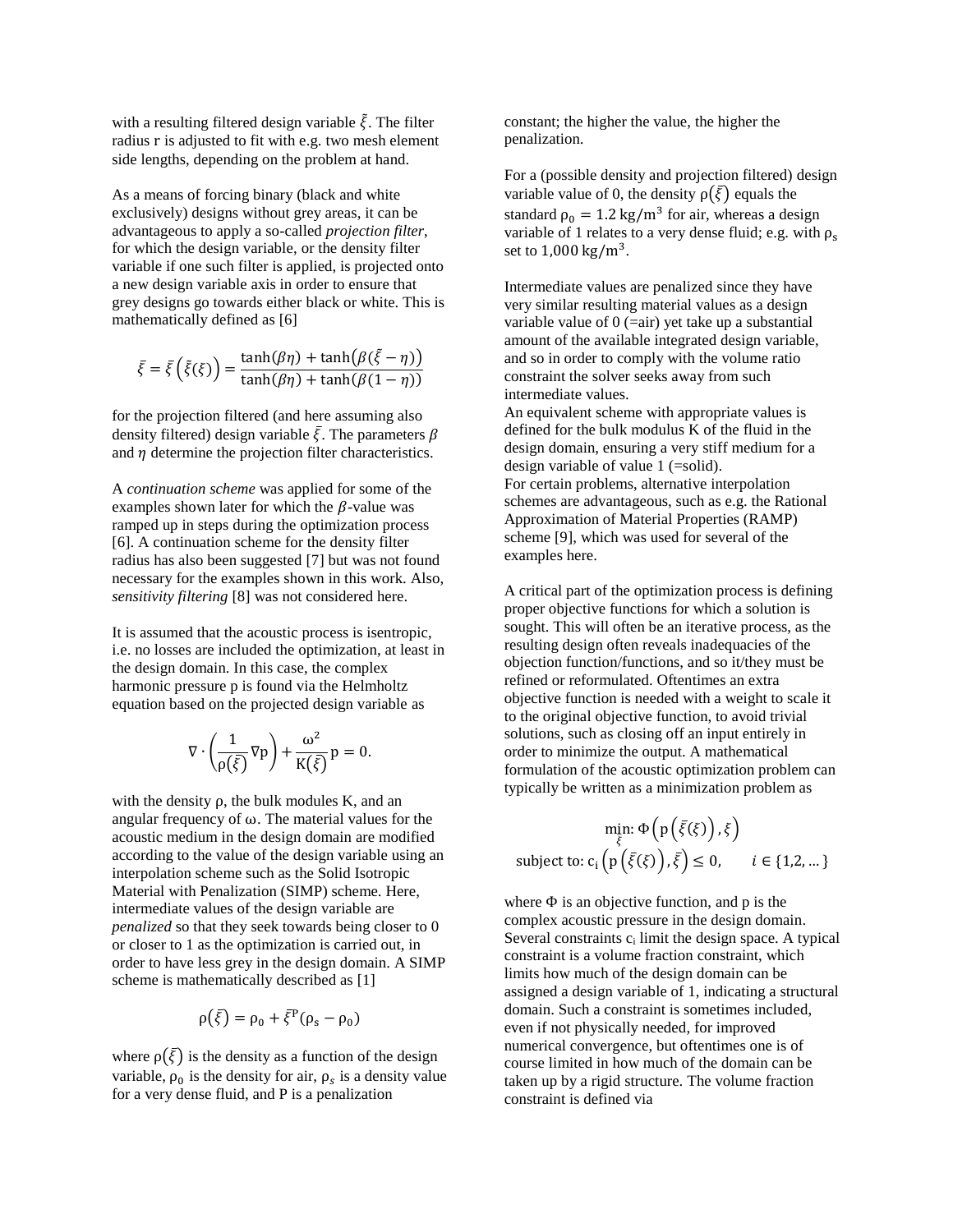$$
\frac{\int_{\Omega_d} \bar{\xi} \, d\Omega_d}{\Omega_{max}} - 1 \leq 0
$$

where a predefined maximum allowable part of the design domain, denoted  $\Omega_{\text{max}}$ , can be assigned a design variable value of 1.

Sensitivities are found via an adjoint method [\[10\]](#page-6-8), and the Method of Moving Asymptotes (MMA) [\[11\]](#page-6-9) is used for solving the optimization problem.

## **Implementation in COMSOL Multiphysics<sup>1</sup>**

Several parameter values, e.g. for the interpolation extremes, are input under **Parameters**.

The material interpolations for density and bulk modulus, respectively, are input under **Variables** as functions of the design variables. These function variables are used as input in a separate **Pressure Acoustics** node for the design domains only.

A **Topology Optimization** node is added under **Definitions**, with a **Projection** applied using a Projection Slope value initially defined under Parameters, but its value is often controlled during the **Study**.

An **Optimization** node is added from the **Mathematics** selection, and typically one or more **Global Objectives** are added. Also, the allowed volume fraction is controlled via a **Global Inequality Constraint**.

The **MMA solver method** is chosen, with the **Adjoint gradient method** activated.

#### **Examples**

l

The following examples have been chosen to show the applicability of the acoustic topology optimization scheme described in the above, with a special focus on cases for which non-intuitive designs emerge.

# **Criss-cross Splitter, 2D**

The *Criss-cross Splitter* can have sound travel from one input crossing a domain to an output, whereas for a second input sound can travel to another input

crossing the design domain along the other diagonal. The geometry is shown in [Figure 1;](#page-2-0) the side lengths of the design domain are all 1 meter.



<span id="page-2-0"></span>Figure 1: The Criss-cross Splitter is intended to make one frequency input cross the design domain shown in grey from Input 1 to Output 2, while another frequency input crosses from Input 2 to Output 1.

Plane wave boundary conditions are applied at all inputs and outputs, with a plane wave pressure amplitude with differing frequencies at each input.

The objective function can be written as a max-min problem as

$$
\max_{\bar{\xi}} \min_{f_{i,j}} \frac{I_{\text{out},i}(\bar{\xi}, f_{i,j})}{I_{\text{in},j}(\bar{\xi}, f_{i,j})}
$$

to optimize the intensity transfer  $I_{out}/I_{in}$  for each of the two transfer paths at their respective assigned frequency, i.e.  $f_{i,j} = f_{1,2}$  and  $f_{i,j} = f_{2,1}$ , respectively.

The resulting topology optimized design is shown in [Figure](#page-2-1) 2 for  $f_{2,1} = 900$  Hz related to the Input2-to-Output1 transfer, and  $f_{1,2} = 1,260$  Hz related to the Input1-to-Output2 transfer.



<span id="page-2-1"></span>Figure 2: The topology optimized design for  $f_{2,1}=900$  Hz (Input 2-to-Output1) and  $f_{1,2}=1,260$  Hz (Input1-to-Output2).

The resulting acoustic pressure is shown i[n Figure 3](#page-3-0) with arrows indicating the acoustic intensity. The 'criss-cross' nature of the setup is clearly seen. The superposition principle dictates that this functionality be present when both inputs are active simultaneously.

<sup>&</sup>lt;sup>1</sup> This section assumes implementation in v5.4.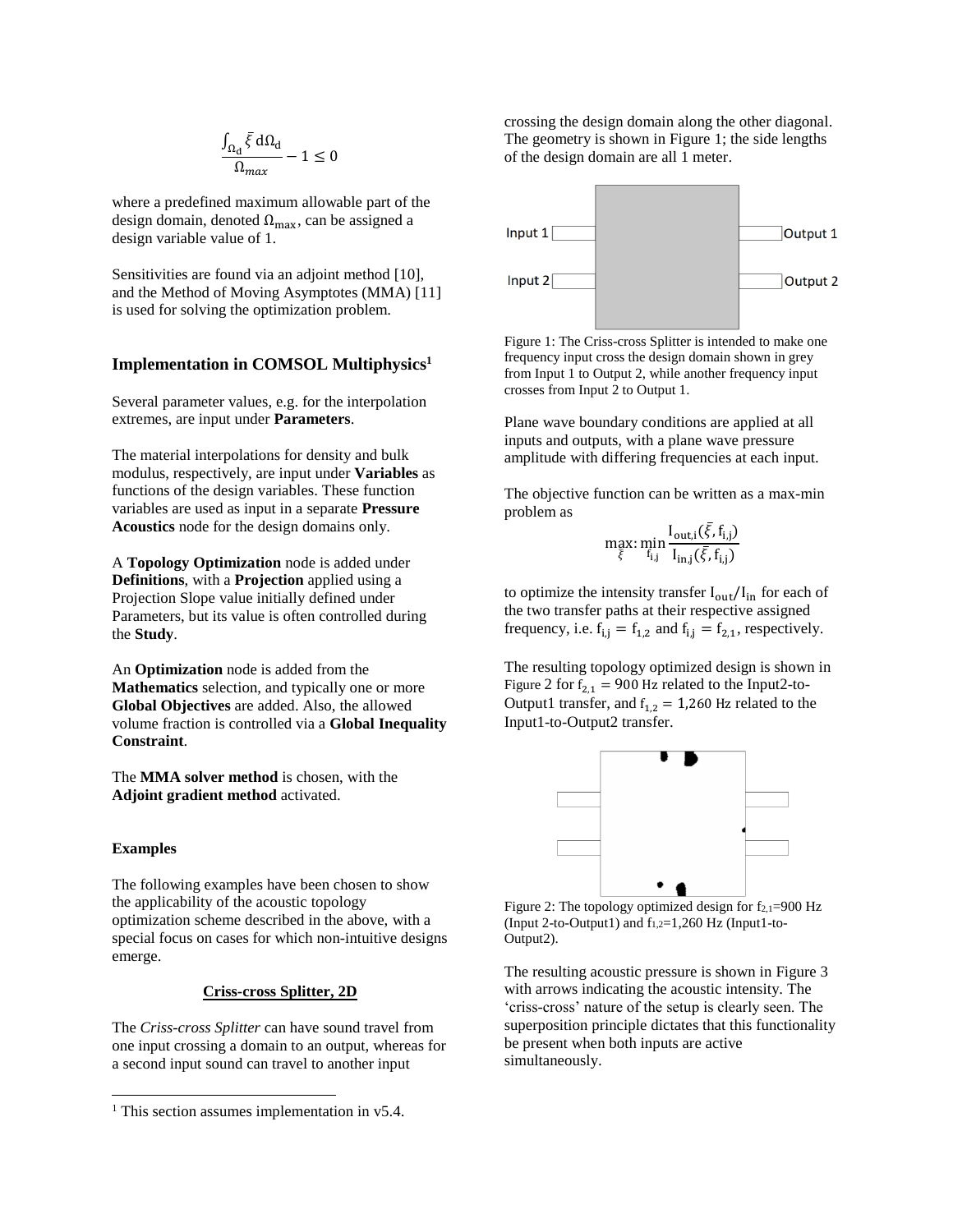

<span id="page-3-0"></span>Figure 3: The acoustic pressure topology optimized design for a frequencies  $f_{2,1}=900$  Hz (Input2-to-Output1) shown on the left and  $f_{1,2}=1,260$  Hz (Input1-to-Output2) on the right. Arrows indicate acoustic intensity.

## **Acoustic Demultiplexer, 2D**

The *Acoustic Demultiplexer* can split a single input signal to three outputs depending on the input frequency, as a sort of 'acoustic cross-over filter' in contrast to a normal electrical cross-over filter found in most loudspeakers. It is assumed that only three discrete frequencies can occur at the input, but it is also possible to formulate band-pass regions for each output. The geometry is shown in [Figure 4](#page-3-1) with the design domain indicated with grey color. Plane wave boundary conditions are applied at the input and all outputs; for the input a plane wave amplitude is also applied.



<span id="page-3-1"></span>Figure 4: The Acoustic Demultiplexer with a design domain shown in grey is intended to split a single input into three outputs depending on the input frequency.

The objective function can be written as a max-min problem as

$$
\max_{\bar{\xi}}:\min_{f_i}I_{out,i}(\bar{\xi},f_i)
$$

essentially seeking to even out differences between the three output intensities  $I_{\text{out},i}$  at their respective assigned frequencies.

For the frequencies  $f_1 = 800$  Hz,  $f_2 = 960$  Hz, and  $f_3 = 1,120$  Hz, and a design domain of 1 m<sup>2</sup>, the resulting topology optimized design is shown in [Figure 5.](#page-3-2)



<span id="page-3-2"></span>Figure 5: The optimized design for the given frequencies and a 1 m<sup>2</sup> design domain.

The black domains are replaced with hard wall boundary conditions on their edges, and the resulting pressure field is shown i[n Figure 6,](#page-3-3) where the arrows indicate the acoustic intensity. It is clearly seen that the Acoustic Demultiplexer with one fixed design can split the input frequency content into individual outputs.



<span id="page-3-3"></span>Figure 6: The resulting pressure distribution in the Acoustic Demultiplexer for three different frequencies at the input: (a)  $800 \text{ Hz}$ , (b)  $960 \text{ Hz}$ , and (c)  $1,120 \text{ Hz}$ . The side lengths of the design domain are each 1 m. Arrows indicate acoustic intensity.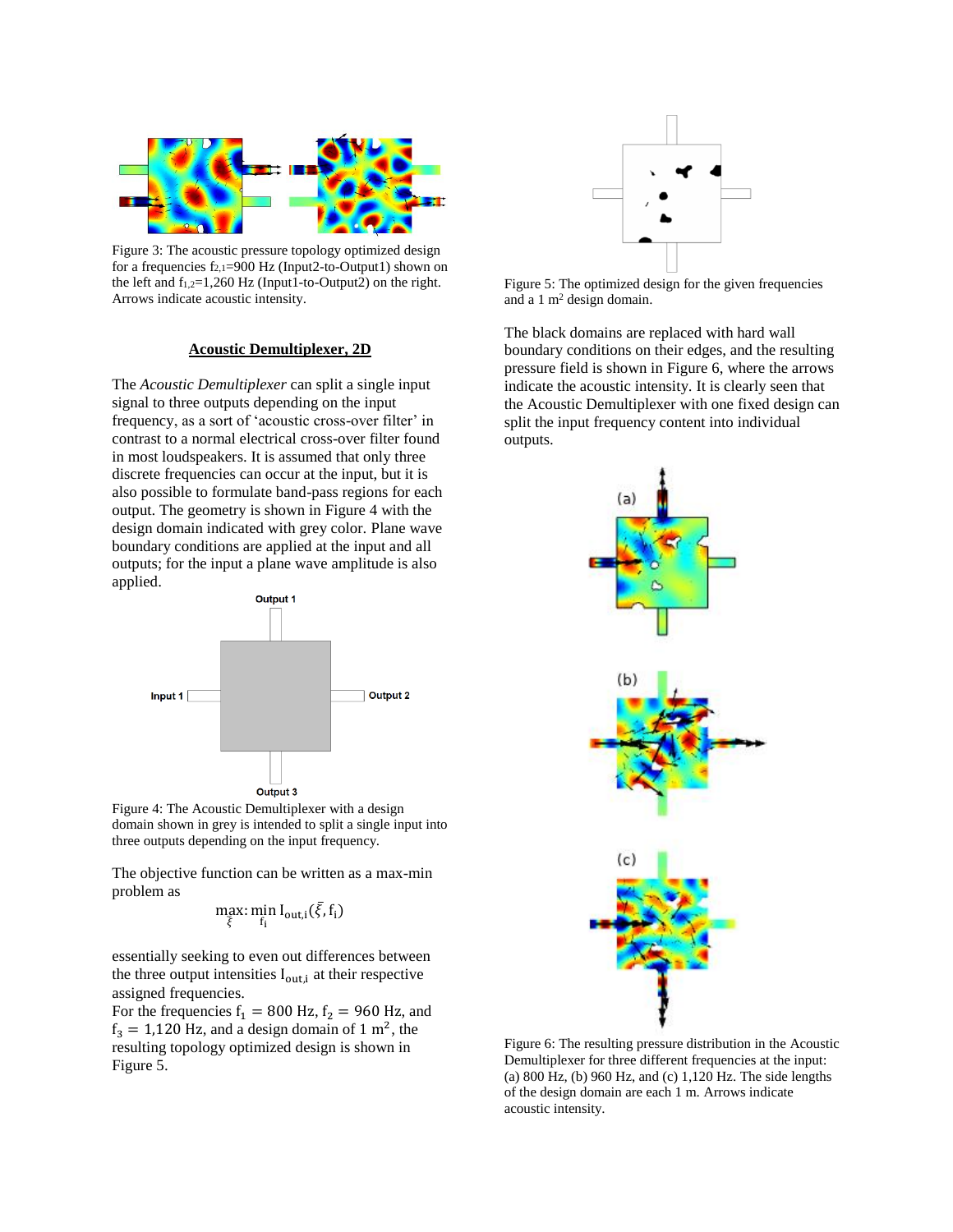#### **Acoustic Mode Converter, 3D**

Acoustic modes in ducts are an interesting topic which is important for many applications. A duct has an infinite number of geometrically inherent modes. The total sound field in a duct can be described by its modes, but the input excitation will dictate to which degree modes are present, and the frequency will determine if a mode is propagating or evanescent. If the cross-section is constant, the modes will not change their characteristics spontaneously. However, with acoustic topology optimization part of the tube geometry can be modified, so that certain modes are converted into other modes. This can in certain cases be a remedy for undoing other effects coming from geometry changes such as kinks in/bends on the tube. In other cases, one might want to turn an evanescent wave into a propagating one, or vice-versa.

The functionality is exemplified via a threedimensional case; the *Acoustic Mode converter*. It starts out as a model found in COMSOL's application library<sup>2</sup>, slightly modified, and topology optimization added. A rectangular tube is exited at one end with a plane wave, and due to a kink and a bend in the tube the output has a multimodal behavior above a certain frequency, as illustrated in [Figure 7.](#page-4-0)



Figure 7: The acoustic pressure for the initial geometry, and the resulting sound pressure for a plane wave input at 1,180 Hz.

<span id="page-4-0"></span>The plane wave would have been the only mode at all frequencies for the excitation in question were it not for the bend and the kink, but with acoustic topology optimization it is possible to negate the effect of the kink and the bend and restore the plane wave propagation at the output and onward.

The design domain was chosen to be the corner geometry; the bend.

l

The objective function is expressed for a single frequency input as

$$
\min_{\bar{\xi}} \cdot \sqrt{\text{aveop}_{\mathbf{x}_{\text{out}}} \left( \left( p(\bar{\xi}) p^* - \text{aveop}_{\mathbf{x}_{\text{out}}} (p(\bar{\xi}) p^*) \right)^2 \right)}
$$

minimizing the acoustic pressure variance over the output surface with coordinates  $x_{\text{out}}$ , pressure and complex conjugated pressure p and p<sup>\*</sup>, respectively, utilizing an average operator over the output surface denoted  $aveop_{x_{out}}$ .

The acoustic pressure for the topology optimized is shown in [Figure 8.](#page-4-1)



<span id="page-4-1"></span>Figure 8: The acoustic pressure for the topology optimized geometry, restoring a plane wave output despite the bend and the kink in the rectangular tube for a plane wave input at 1,180 Hz. The optimized geometry is also shown.

The mode conversion has been generalized, such that one non-planar mode can be converted to another non-planar mode, be they evanescent or propagating. This is illustrated in [Figure 9](#page-4-2) for a  $(0,1)$ -to- $(0,2)$ radial mode conversion, both modes propagating, in a circular cylindrical tube.



<span id="page-4-2"></span>Figure 9: A (0.1) mode on the left input of the circular cylindrical tube is converted to a (0.2) mode after the insertion of a topology optimized center piece. A quarter revolution of the optimized solid geometry is also shown.

<sup>&</sup>lt;sup>2</sup> Search for "Duct with Right Angled Bend".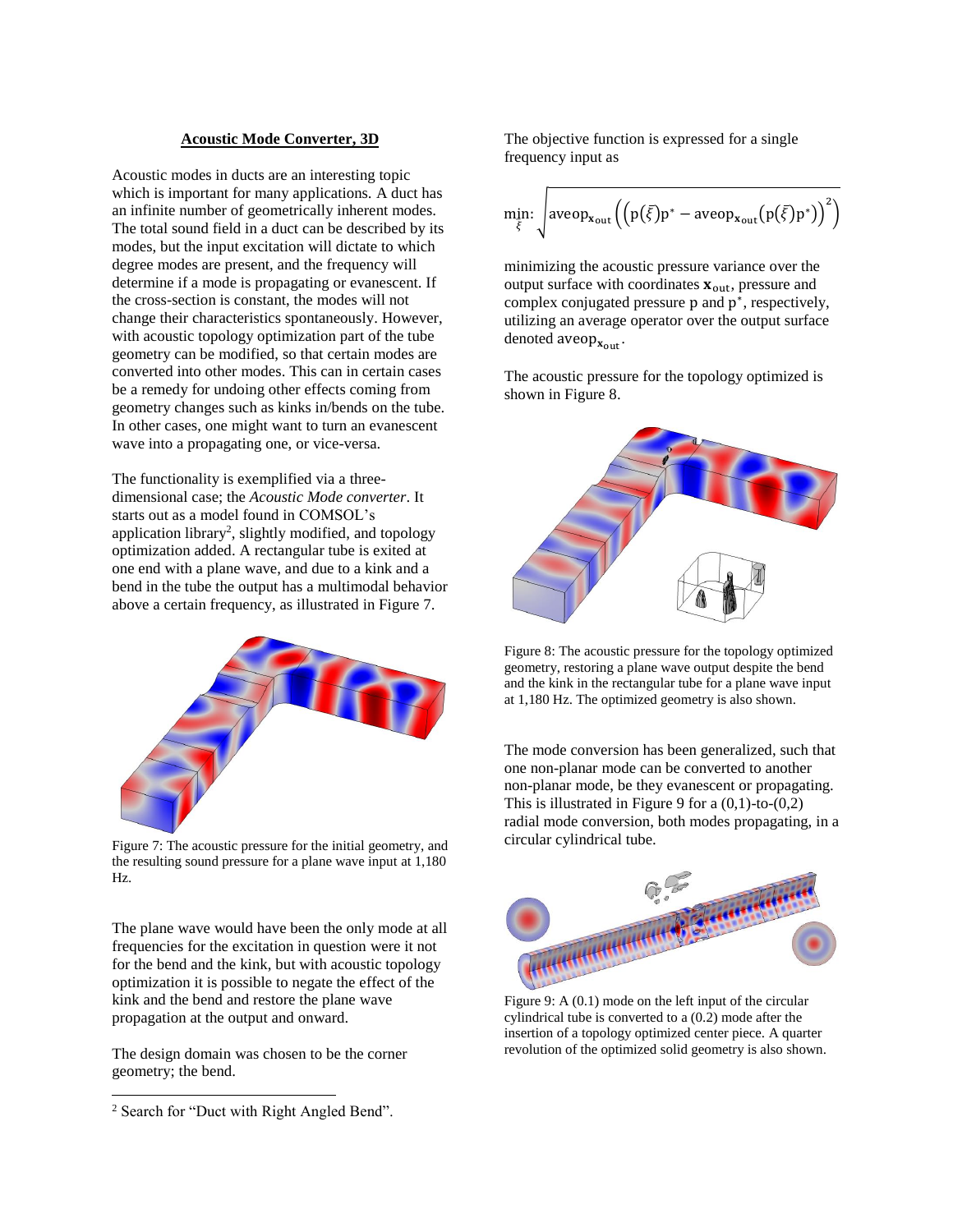### **Acoustic Cloaking, 2D**

Topology optimization can also be used for *acoustic cloaking* as illustrated below. The example starts out as an application library file<sup>3</sup>, on top of which topology optimization is added. A plane wave input is scattered due to a semicircular obstruction, see [Figure 10.](#page-5-0) With topology optimization applied to two inner domains and an objective in the two outer domains of

$$
\min_{\bar{\xi}} \int_{\Omega} SPL_{Scattered} \, d\Omega
$$

an optimized geometry can be found as seen in [Figure 11,](#page-5-1) where the plane wave characteristics have somewhat been restored, thus cloaking the obstruction.



Figure 10: A semicircular cutout causes a scattered sound pressure field for a incoming plane wave going left to right.

<span id="page-5-0"></span>

Figure 11: The topology optimized geometry and the resulting sound field for a plane wave going left to right.

## **Tweeter Phase Plug, 2Daxi**

<span id="page-5-1"></span>A final example of acoustic topology optimization is a *phase plug* for a tweeter. The tweeter was built to be as realistic as possible, when it comes to geometry, material parameters and electromagnetic properties. An initially empty design domain was defined in front of the speaker, and the initial on-axis

l

frequency response was found to have a valley across the frequency range of interest. A flatter response was sought via topology optimization. The objective is formulated as a least-squares problem as

$$
\min_{\bar{\xi}}: \frac{1}{n}\sum_{i=1}^n \sqrt{\left(\text{SPL}\big(\bar{\xi},f_i\big) - \overline{\text{SPL}}(f_i)\right)^2}
$$

for n frequencies of interest and a desired sound pressure level response  $\overline{SPL}$ .

The topology optimized geometry is shown in [Figure](#page-5-2)  [12](#page-5-2) along with the resulting sound pressure. The optimization was carried out as a 2D axisymmetric case, but a quarter revolution view is shown in the figure. The rectangular design domain is also shown.



Figure 12: The resulting topology optimized phase plug is shown in black along with a zoom (right-bottom corner) of the phase plug cross-section, and with the resulting sound pressure inside and outside the tweeter at 16 kHz.

<span id="page-5-2"></span>The initial and the optimized on-axis sound pressure levels are shown in [Figure 13,](#page-5-3) where it is seen that the sound pressure level has been flattened across the frequency range of interest after the optimization.



<span id="page-5-3"></span>Figure 13: On-axis pressure from the tweeter in linear frequency scale, before (blue) and after the optimization (green) procedure having creating the phase plug geometry.

<sup>&</sup>lt;sup>3</sup> Search for "Acoustic Cloaking".